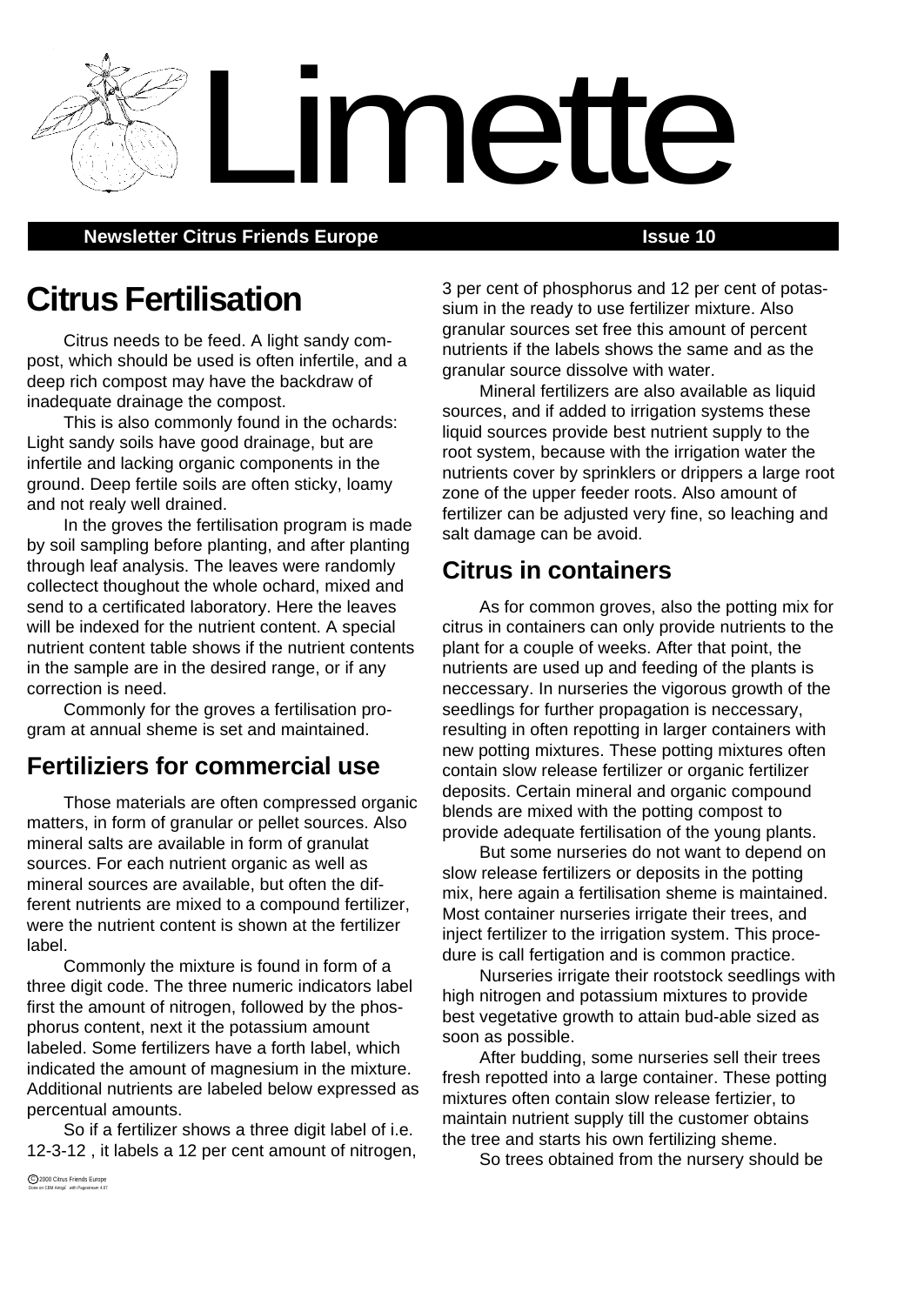fertilizers can be taken up readily, but must

planted as soon as possible, or if further grown in containers, the tree should be repotted and a fertilisation schedule should be established.

# **Nutrients need by citrus**

Citrus needs several nutrients to grow without any visible sign of deficiency. First of all nutrients citrus needs nitrogen. Nitrogen need for proper growth and health, because it is a component in amino acids and proteines. Phosphorus is need for the function of the cell energy system and is structural element of the cell walls, also it supports root development and flowering. Luckily citrus does not require large amount of Phosphorus, because Phosporus will persist in the soil for a prolongued time, and will not leach readily as nitrogen or potassium. Potassium is involved in the ionic balance system of the plant, also it is involved in peel thickness development, and cellular hardiness. Calcium is the most abundant element in the citrus plant. Calcium is essential is cell wall structures and enzyme functioning, as well as for the metabolism transport. But most potting mixes need no calcium sources, because enough lime as calcium source is present in the potting mixture, also irrigation water is often the major calcium source. Only ochards need further calcium to control soil acidity. Now we reach the part of minor nutrient elements, so called micronutrients. Those elements are neccessary for proper plant function and health, but not in the amounts as the elements mentioned before. Magnesium is important for enzyme reactions, Zinc is essential for photosynthesis and chloroplast development. Iron is the most neccesary element in the chloroplast cells, because it works as energy carriers during the photosyntheses process.Further micronutrients are Sulfur, Copper, Boron, Manganese and Molybdenum.

# **Fertilizer mixture**

Fertilizers dissolve in irrigation water or by soil moisture, giving so the nutrients free to take up by the roots. Organic fertilizers need first to be 'cracked' by soil organisms, which will transform the plant unavailable organic material into mineral salts, which only can be taken up by the roots. In containers the soil organisms are often only improperly present, so a bare organic fertilisation will often result in under feeding of the tree. Mineral

supplied carefully to avoid salt damage to the roots. Also a fertilizer must be fit for the typical soil reaction. Alkaline soils need nutrients slightly different than acid soils. Soils should be maintained at soil pH of slightly acid, with is expressed be soil pH of 5 to 6,5. If the potting mix or the soil is to acid, add lime. Limestone is the most used soil pH corrector, dolomic limestone is used if even mangnesium is neccesary to the trees. Alkaline soils are often abundant in lime content, so require no liming. Here only high-pH tolerant rootstocks help, to have trees not exhibiting any deficiency symptomes. So for slight acid soils, the fertilizer mixture should express same nitrogen and potassium levels, with posphorus decreased to about 20 to 50 per cent of the nitrogen value. So the Nitrogen value is 1, Phosphorus value is 0,2 or 0,5 and potassium value is agin 1. Boron should contained at maximum levels of 1/300 of the nitrogen level, Magnesium level is 1/5 of the nitrogen level, Manganese is 1/70 of the nitrogen amount and copper should be included only as 1/40 of the nitrogen level. Lower copper dosages should be used, if the plants get copper sprays for fungicide treatment, because as Iron copper is highly alkaline. Iron is required at a level of 1/200 of the nitrogen and zinc should be included at 1/500. Iron can increase to levels of 1/16 and zinc to 1/125 of the nitrogen level, but commonly the potting mixtures or soil contains enough iron and Zinc, so correction is commercialy in ochards only necessary if deficiency symptomes appear. Container grown trees should get low micronutrient dosages,

decrease to rapidly. Just a word about high pH, calcerous grounds: Here the potassium level should be 1,25 of the nitrogen levels, to provide enough potassium to the tree.

so that the levels in the potting mix will not

Most fertilizers add acidity to the ground, because nitrogen and phosphorus react acid, and usually both values of these elements in the fertilizer add acid compounds to the ground and expete the values of alkaline micronutrients and potassium values.

# **How to fertilize**

During the summer months one fertilizer application per week is necessary for container grown trees. Commercial ochards use pellets or